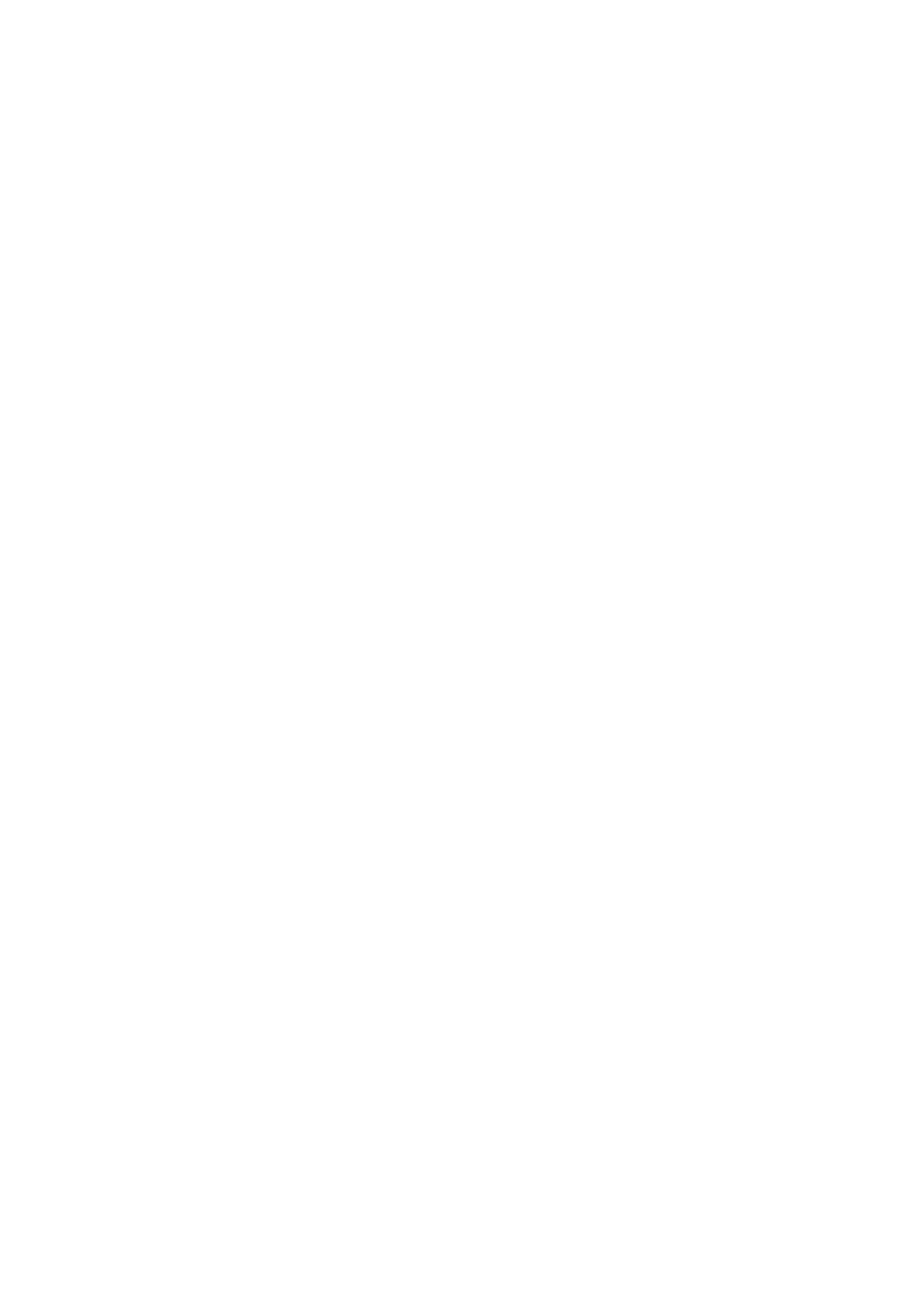# **TABLE OF CONTENTS 14 OCTOBER 2021**

| <b>Business</b> | Page No. |
|-----------------|----------|
|-----------------|----------|

| Page No. |  |
|----------|--|
|          |  |

| 1. |                | <b>Meeting Conduct</b>                                                                     | 5              |
|----|----------------|--------------------------------------------------------------------------------------------|----------------|
|    | 1.1            | <b>Karakia</b>                                                                             | 5              |
|    | 1.2            | <b>Apologies</b>                                                                           | 5              |
|    | 1.3            | <b>Conflict of Interest Declarations</b>                                                   | 5              |
|    |                | <b>1.4 Confirmation of Minutes</b>                                                         | 5              |
|    | 1.5            | <b>Tawa Community Board Service Award</b>                                                  | 5              |
|    | 1.6            | <b>Public Participation</b>                                                                | 5              |
|    | 1.7            | Items not on the Agenda                                                                    | 5              |
| 2. |                | <b>Oral Reports</b>                                                                        | 6              |
|    |                | 2.1 Oral Updates                                                                           | 6              |
| 3. | <b>Reports</b> |                                                                                            | 6              |
|    | 3.1            | <b>Kids Enhancing Tawa Ecosystems Programme</b>                                            | 6              |
|    |                | 3.2 Waste Minimisation Update                                                              | 6              |
|    | 3.3            | <b>Resource Consent Applications and Approvals for 30</b><br>August 2021 to 4 October 2021 | 6              |
|    | 3.4            | <b>Tawa Community Board Discretionary Fund - Monthly</b><br>Allocations 2021/2022          | $\overline{7}$ |
|    | 3.5            | <b>Current and Upcoming Consultations and Engagements</b>                                  | $\overline{7}$ |
|    | 3.6            | <b>Forward Programme</b>                                                                   | $\overline{7}$ |
|    | 3.7            | <b>Election of Deputy Chair</b>                                                            | 8              |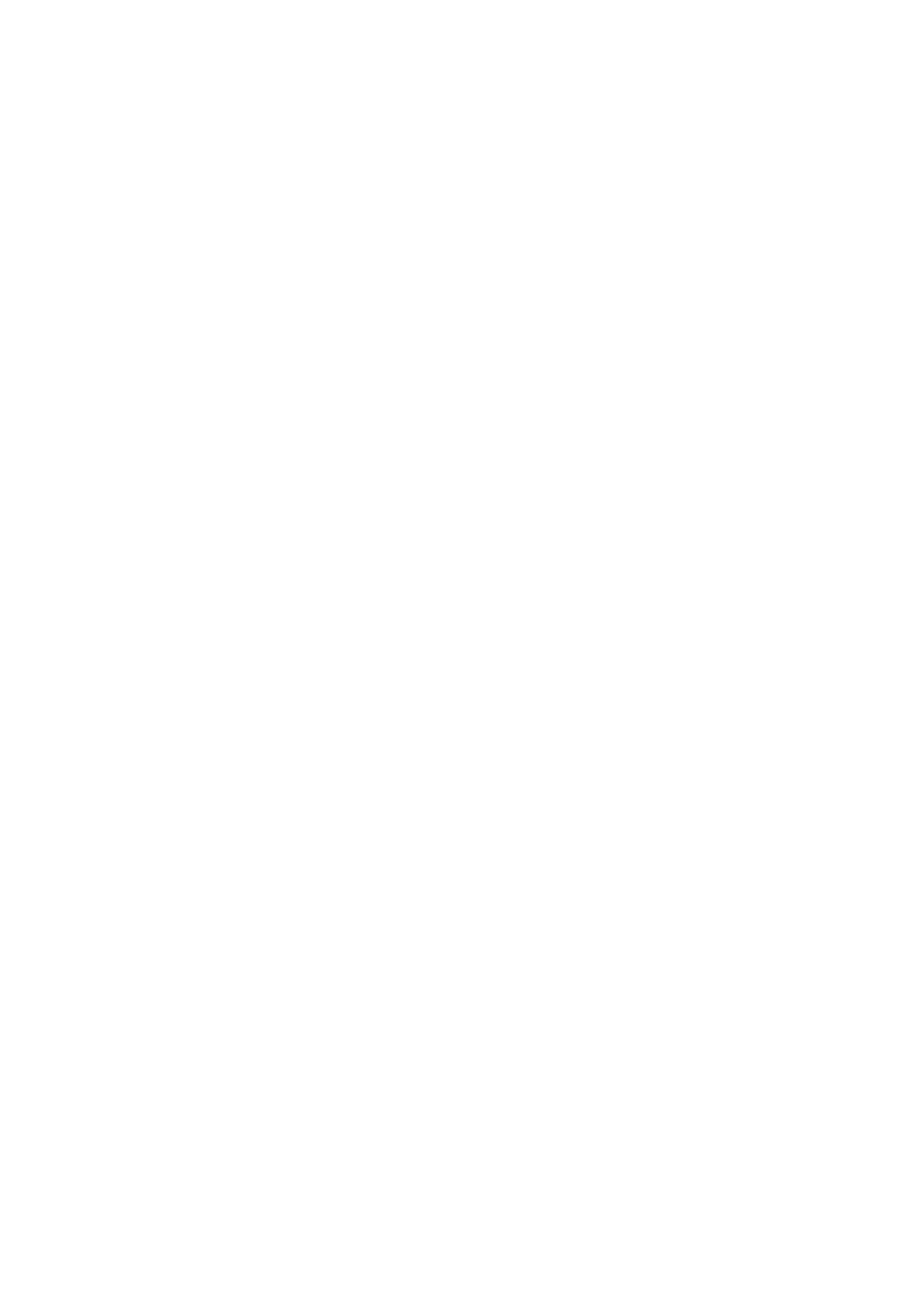## <span id="page-4-0"></span>**1 Meeting Conduct**

#### **1. 1 Karakia**

The Chairperson opened the meeting at 7:01pm with the following karakia:

**Kia hora te marino Kia whakapapa pounamu te moana Hei huarahi mā tatou I te rangi nei Aroha atu, aroha mai Tātou i a tātou katoa.**

May peace be widespread. May the sea be like greenstone; a pathway for all of us this day. Let us show respect for each other, love for one another.

(Jackson Lacy joined the meeting at 7:02pm.)

#### <span id="page-4-1"></span>**1. 2 Apologies**

There were no apologies received.

#### <span id="page-4-2"></span>**1. 3 Conflict of Interest Declarations**

No conflicts of interest were declared.

#### <span id="page-4-3"></span>**1. 4 Confirmation of Minutes**

#### **Moved Robyn Parkinson, seconded Richard Herbert, the following motion**

#### **Resolved**

That the Tawa Community Board:

1. Approve the minutes of the Tawa Community Board Meeting held on 9 September 2021, having been circulated, that they be taken as read and confirmed as an accurate record of that meeting.

**Carried**

#### <span id="page-4-4"></span>**1. 5 Tawa Community Board Service Award**

There was no service award recipient.

#### <span id="page-4-5"></span>**1. 6 Public Participation**

There were no requests for public participation.

#### <span id="page-4-6"></span>**1. 7 Items not on the Agenda**

There were no items not on the agenda.

The meeting adjourned at 8:42pm and reconvened at 8:47pm with all members present.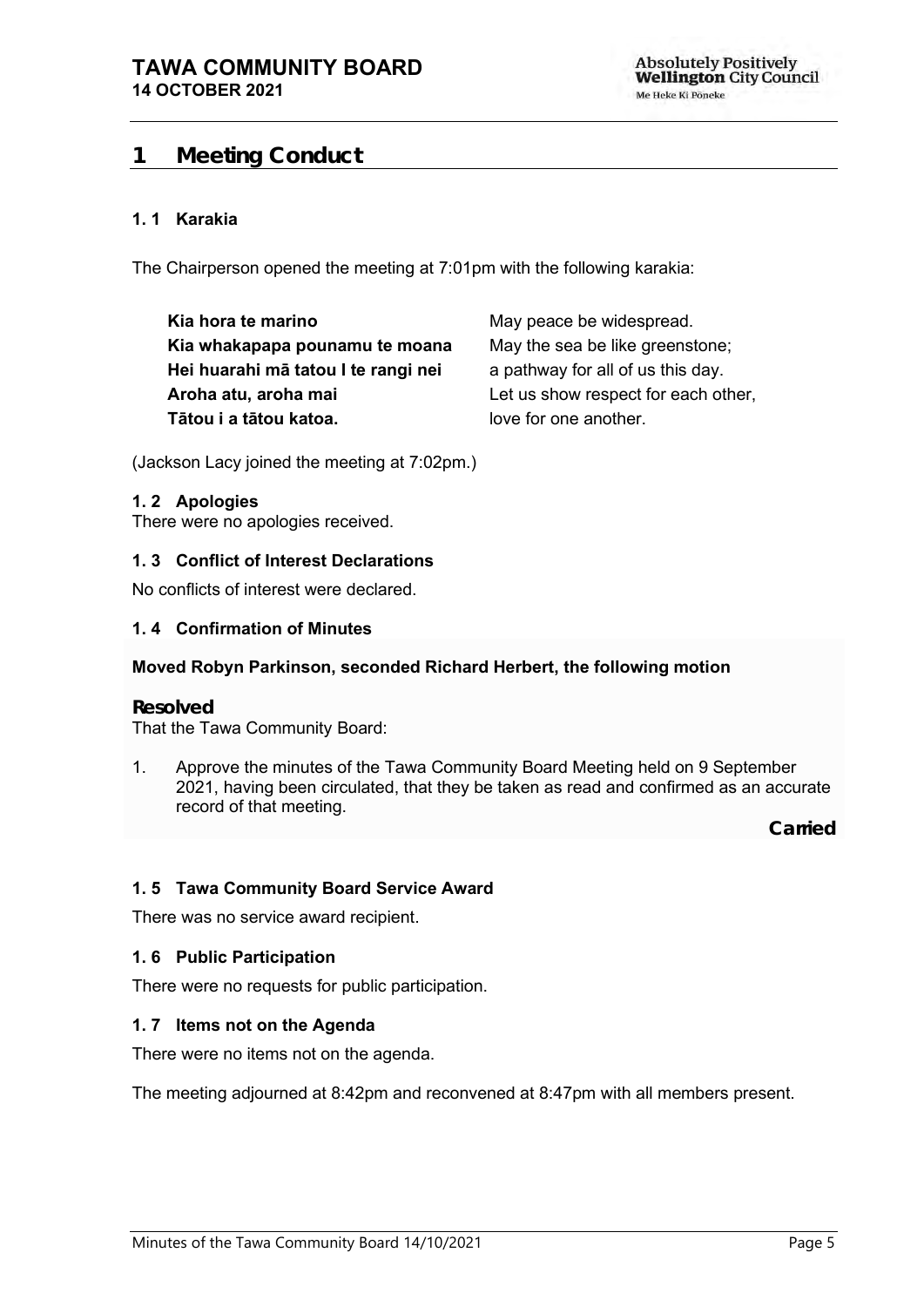## <span id="page-5-0"></span>**2. Oral Reports**

## <span id="page-5-1"></span>**2.1 Oral Updates**

**Moved Robyn Parkinson, seconded Jackson Lacy, the following motion**

**Resolved**

That the Tawa Community Board:

1. Receive the information.

**Carried**

## <span id="page-5-2"></span>**3. Reports**

## <span id="page-5-3"></span>**3.1 Kids Enhancing Tawa Ecosystems Programme**

### **Moved Robyn Parkinson, seconded Councillor Day, the following motion**

**Resolved**

That the Tawa Community Board:

1. Receive the information.

**Carried**

### <span id="page-5-4"></span>**3.2 Waste Minimisation Update**

### **Moved Robyn Parkinson, seconded Jackson Lacy, the following motion**

**Resolved**

That the Tawa Community Board:

1. Receive the information.

**Carried**

<span id="page-5-5"></span>**3.3 Resource Consent Applications and Approvals for 30 August 2021 to 4 October 2021**

### **Moved Robyn Parkinson, seconded Anna Scott**

**Resolved**

That the Tawa Community Board:

1. Receive the information.

**Carried**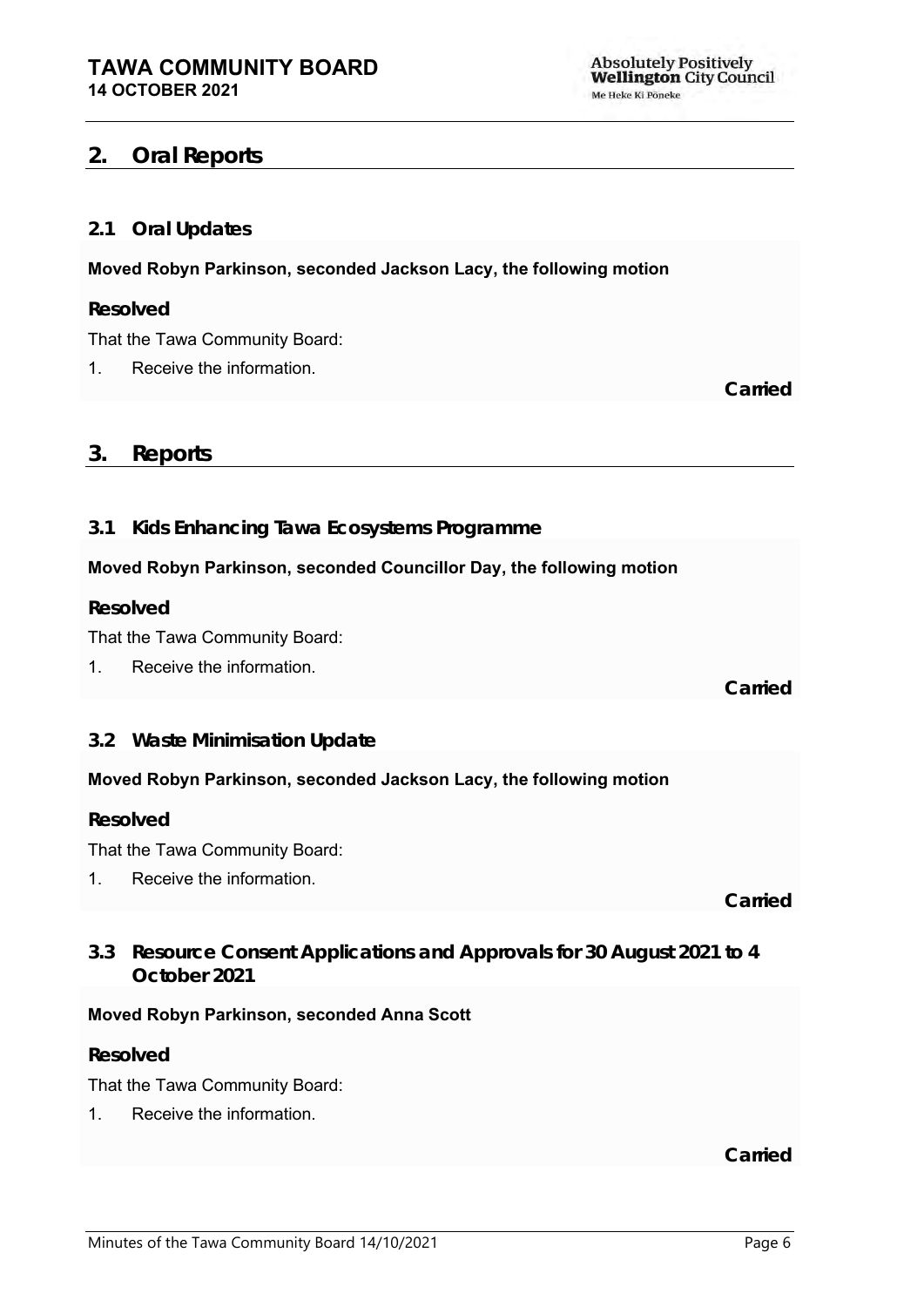### <span id="page-6-0"></span>**3.4 Tawa Community Board Discretionary Fund - Monthly Allocations 2021/2022**

#### **Moved Councillor Day, seconded Jackson Lacy, the following motion**

#### **Resolved**

That the Tawa Community Board:

- 1. Receive the information.
- 2. Agree to spend up to \$250 on towards the vaccine support events in Tawa.

**Carried**

#### <span id="page-6-1"></span>**3.5 Current and Upcoming Consultations and Engagements**

#### **Moved Robyn Parkinson, seconded Richard Herbert**

**Resolved**

#### That the Tawa Community Board:

1. Receive the information.

**Carried**

#### <span id="page-6-2"></span>**3.6 Forward Programme**

#### **Moved Robyn Parkinson, seconded Jackson Lacy, the following motion**

**Resolved**

That the Tawa Community Board:

- 1. Receive the information.
- 2. Approve its current draft work programme subject to the following alterations, additions or deletions deemed necessary.

#### **Thursday, 11 November 2021**

#### **Oral Reports:**

- Police Update (tbc)
- Tawa Community Civic Awards Report
- Greater Wellington Regional Council
- Tawa Members Update (standing item)
- Wellington Water Limited Mohammed Hassan

#### **Written Reports:**

- Development Project Phil Becker
- Election of the Grants Subcommittee
- Parks, Sport and Recreation update
- Resource Consent Applications and Approvals Report (standing item)
- Upcoming Areas of Consultation, Engagement or Surveys (if any) (standing item)
- Tawa Community Board Discretionary Fund Update (standing item)
- Forward Programme (standing item)